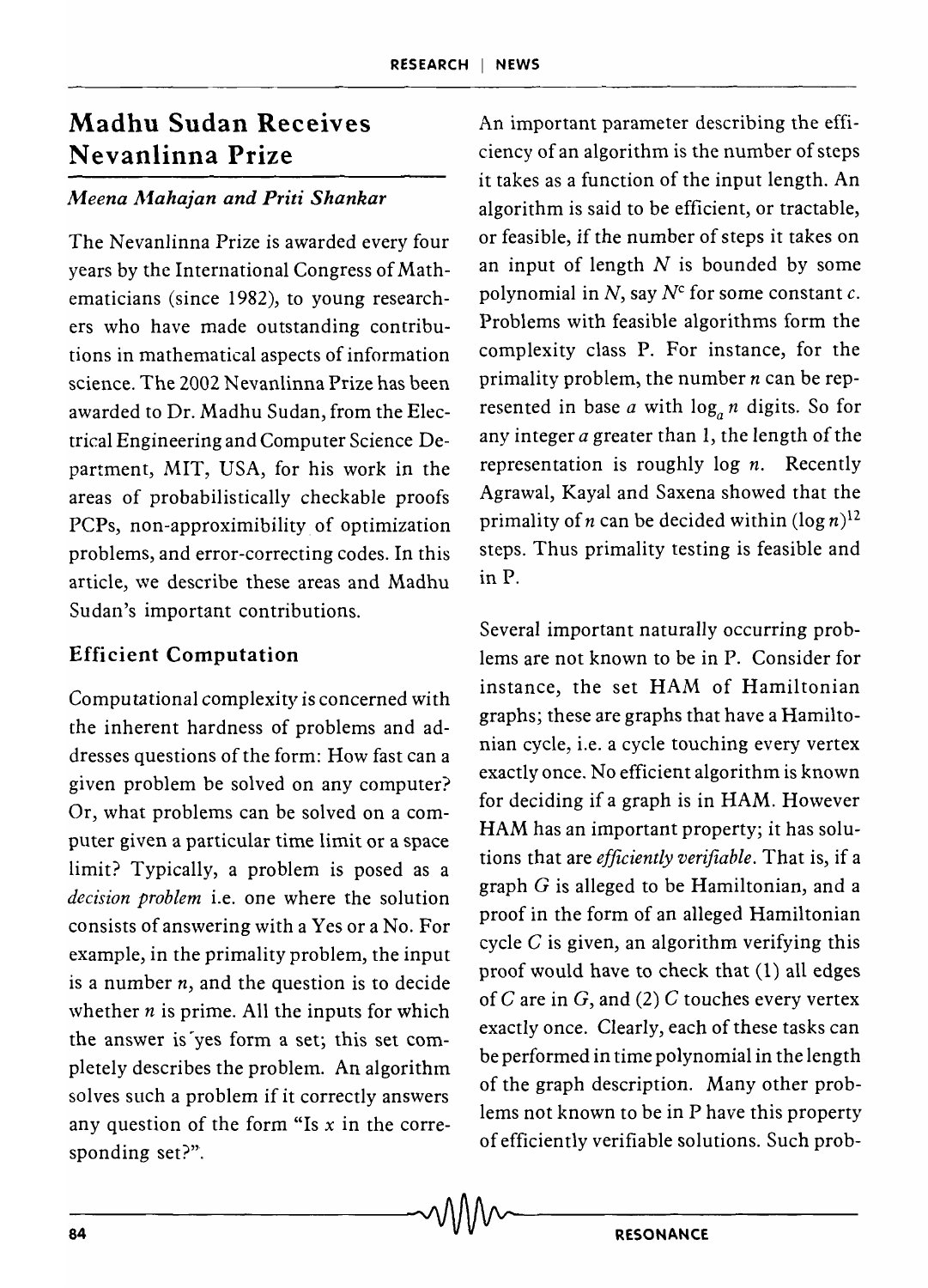lems constitute the class *NP*. (*NP* stands for The interaction has the property that if  $x \in$ 

It is clear that all of P is in NP. A central question in the theory of computational complexity is whether *P* equals *NP.* The belief that it is not so is pretty deep seated, though a formal proof is not yet available.

Some problems within NP enjoy a special status: if any of them is in P, all of NP collapses into P. These problems are called the NP-complete problems. HAM is such a problem. Formally, a problem  $\Pi_1$  is said to be NP-complete if it is in NP and if for every problem  $\Pi_2$  in *NP* there is a polynomial time algorithm that transforms an instance x of  $\Pi$ <sub>2</sub> into an instance y of  $\Pi_1$  such that  $x \in \Pi_2 \Leftrightarrow y \in \Pi_1$  $\Pi_1$ . It follows that all NP-complete problems are computationally equivalent (instances of one can be transformed into instances of any other).

# Generalising the Concept of a Proof

Since sets in *NP* have efficient verification algorithms, for every set *A* in NP, we can imagine a setting with two agents: an allpowerful *prover,* and a polynomial-timebounded *verifier.* On input *x,* the following *interaction* takes place between these agents.

*Prover's role:* Claim that  $x \in A$ . Provide a proof *y*, of length  $|y|$  bounded by a polynomial in the input length  $|x|$ .

*Verifier's role:* Check that y is a valid proof of membership for x.

non-deterministic polynomial time).  $A$ , then there is a *y* that the prover can supply which will convince the verifier, but for  $x \notin$ A, no *y* that the prover supplies will convince the verifier.

> An interesting question was investigated by Goldwasser, Micali and Rackoff, and independently by Babai and Moran: What if the verifier is allowed to use randomness and ask for parts of the proof in a way that the prover is not able to anticipate? This may require more than one round of questions and answers between the prover and the verifier. For instance, to verify Hamiltonicity, the prover may have a cycle C in mind. The verifier asks what are the neighbours of a randomly chosen vertex *v* on this cycle, then simplifies the graph, and then asks for the neighbours of some other vertex. After a few rounds, without having asked about neighbours of all vertices, the verifier may see for himself that the given information can be extended to produce a Hamiltonian cycle. If however the graph is not in HAM, after a few rounds the verifier may have pushed the prover into a corner.

> Supposing that small probability of error can be tolerated; that is, since the verifier is now a randomized algorithm, we expect the following behaviour:

> *Completeness:* If  $x \in A$ , then there is a way for the prover to answer questions, which will convince the verifier with high probability.

> *Soundness:* If  $x \notin A$ , no matter how the prover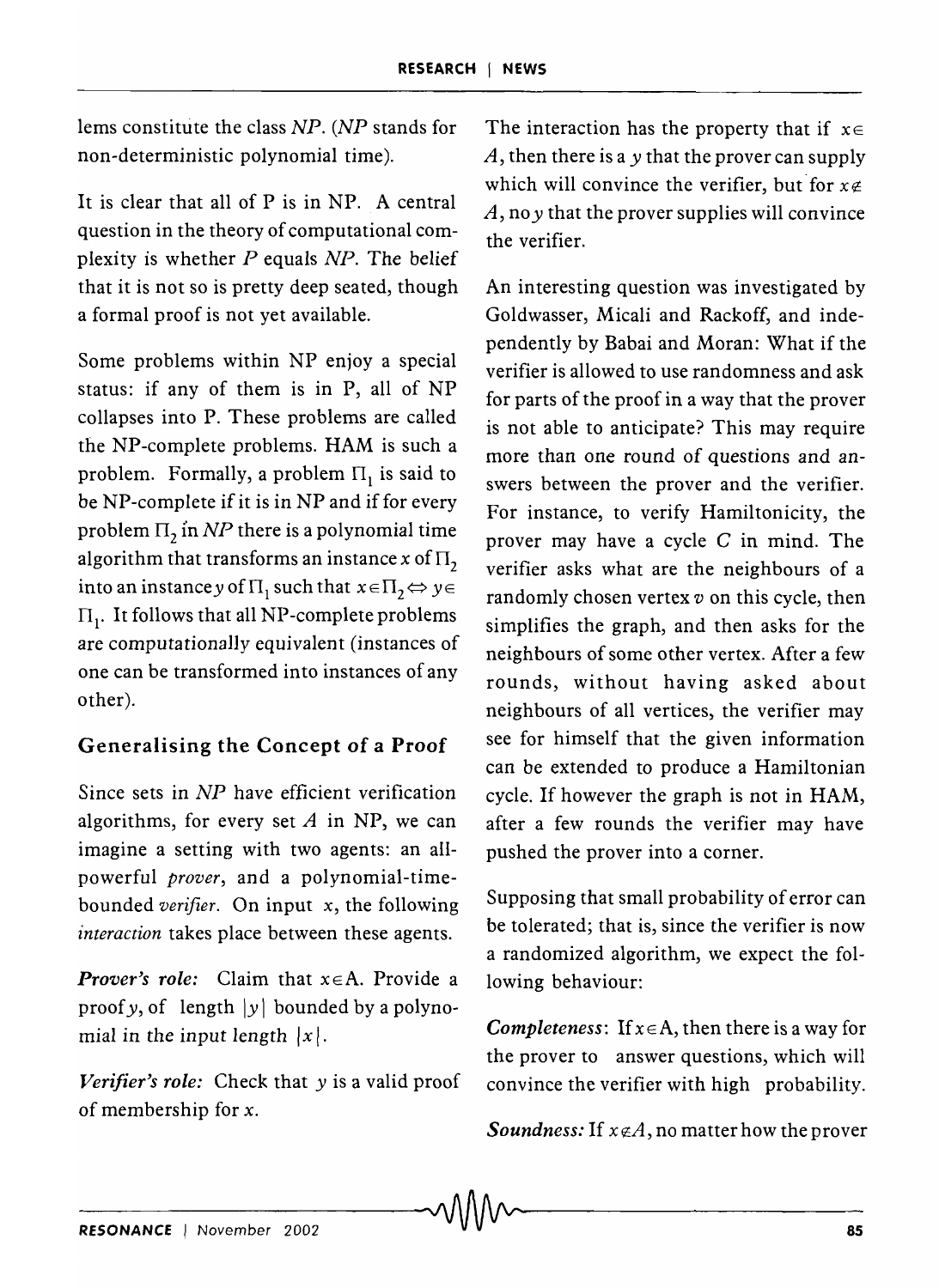answers queries, the verifier will remain unconvinced with high probability.

The class of languages for which membership can be verified this way is called IP (for interactive proofs). Very surprisingly, it was shown to be much larger than  $NP -$  it equals the class of problems for which polynomial *space* is allowed. This class contains problems for which polynomial time proofs are not known. Evidently randomness makes a huge difference.

Things became even more interesting when Ben-Or and Goldwasser investigated the scenario where multiple all-powerful provers (isolated from one another) are allowed and the verifier is allowed to make random queries to any of them, but still be restricted to polynomial time and allowed a small probability of error. Babai, Fortnow and Lund showed that this class, called MIP, is much larger than IP. The proofs in this class could be exponentially large, i.e. deterministic verifying takes exponential time (hence the class is called NEXP). In another model proposed by Fortnow, Rompel and Sipser, the prover tabulates the whole proof (which may be exponential in size) ahead ofthe verifier queries, and the verifier looks at the proof in only polynomially many places based on random coin tosses before accepting or rejecting it. This class is called Oracle Interactive Proofs (OIP), and was shown to be the same as MIP.

The term *Probabilistically Checkable Proofs*  was used by Arora and Safra to describe the class OIP. The class PCP  $(r, q)$  consists of all

languages  $L$  for which there is a randomized polynomial time verifier  $V$  which, on every input of length *n*, makes at most  $r(n)$  coin tosses and looks at a tabulated proof in at most  $q(n)$  bits. Furthermore, for each string  $x \in L$ , there exists a proof such that the verifier (working under the conditions described earlier) accepts with probability 1, and for each  $x \notin L$ , any purported proof is accepted with a probability at most 0.5. We can immediately see that  $PCP(0, poly) = NP$  (where poly is the class of polynomial functions). By the preceding discussions, it follows that  $PCP(poly, poly) = NEXP$ . This last inequality seems counter-intuitive: a proof is probed in  $k$  places, where  $k$  is only logarithmic in the total proof size. The natural queston that arose here was: Is there an analogue for NP? After a series of impressive results by a galaxy of researchers, Arora, Lund, Motwani, Sudan and Szegedy provided the crowning finale:

$$
NP = PCP(O(\log n), c).
$$

What this amounts to is the following: for any NP set *A* (and for no other set), for any  $x \in A$ , there is a way of writing a 'proof of membership' such that a randomized verifier, making  $\log |x|$  random coin tosses and then probing this proof in just  $c$  places, will accept the proof to be valid. Note that  $c$  is a constant depending only on *A* and independent of *x*. On the other hand, for  $x \notin A$ , no matter what 'proof' is presented, a randomized verifier making  $log |x|$  random coin tosses and then probing this proof in just  $c$ places will, with probability at least half, find an error!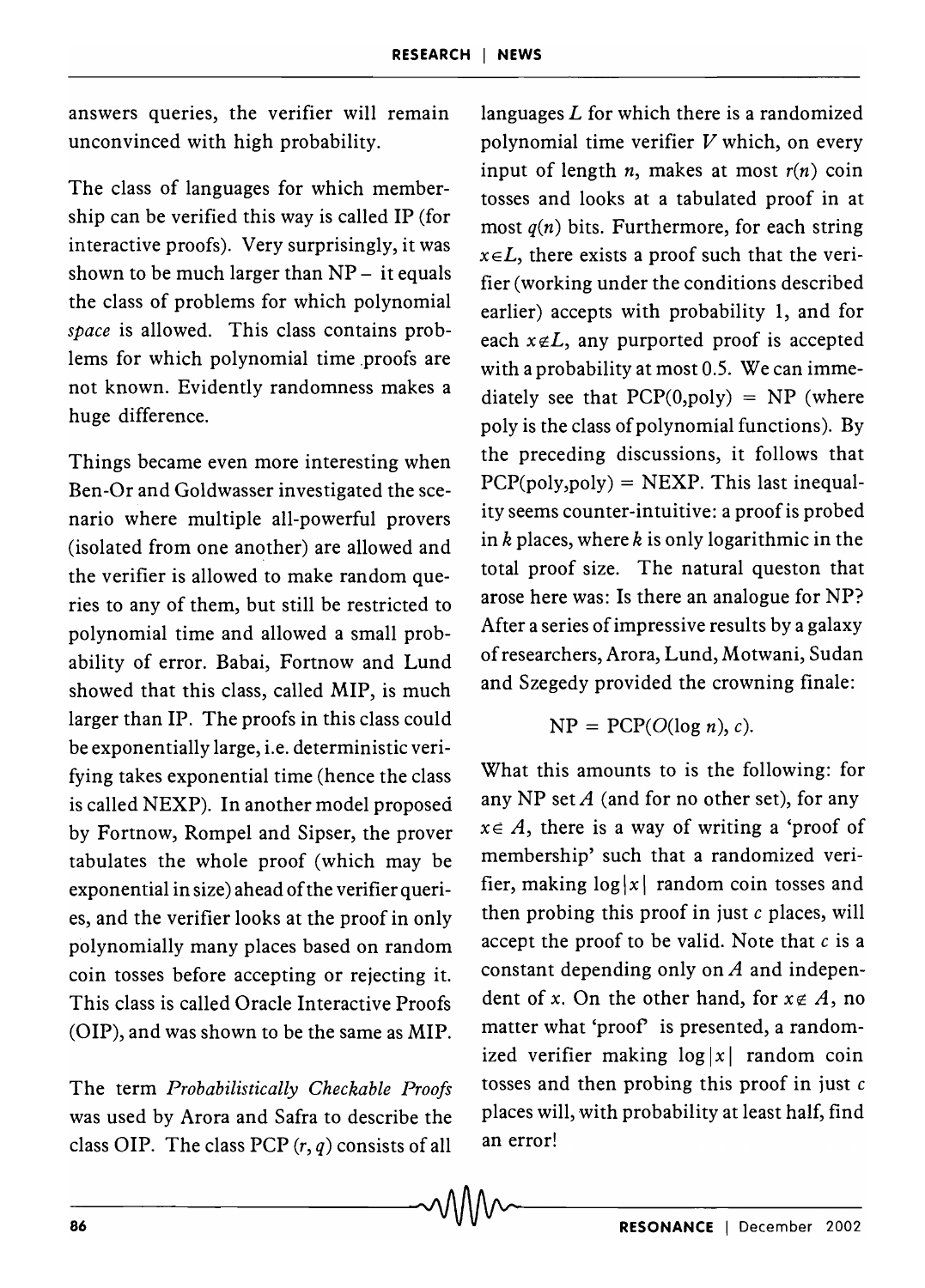## Connections to Non-approximability

Many natural pro blems are *optimization problems:* find the *largest,* or the *smallest,* subset of a given set with some desired property. All of them have corresponding decision versions too: For example, given a graph  $G$ , finding the smallest vertex cover VC in it is an optimization problem. (A vertex cover is a set of vertices such that every edge has at least one endpoint in this set.) The corresponding decision version asks, given a graph  $G$  and a number  $k$ , whether  $G$  has a vertex cover of size at most  $k$ . Similarly, finding the largest clique (a set of vertices all of which are adjacent to each other) is an optimization problem CLQ, and the decision version asks if G has a clique of size at least  $k$ . The decision versions of both VC and CLQ are NP-complete; hence no feasible algorithm is known for finding the optimal solution for these problems.

While all NP-complete decision problems are polynomially equivalent, research over the last three decades suggestes that NP-hard optimization problems can differ vastly if we are interested in computing approximate solutions. For instance, for Vertex Cover(VC), there is an efficient algorithm *A* which, on input graph G, produces a vertex cover of size  $k$  such that

min-VC (G)  $\leq k \leq 2$  min-VC (G)

This algorithm is said to achieve an approximation factor  $f=2$ . Many NP-complete problems have a constant-factor approximation algorithm, i.e. an algorithm which, for some fixed constant  $c > 1$ , approximates the optimal solution to within a factor  $c$  in polynomial time. Such problems are said to be in the class APX (APproXimable). However, for CLQ, no efficient approximation algorithm with a constant-factor approxmation is known.

In earlier work that set the stage for the PCP result mentioned above, Feige, Goldwasser, Lovasz, Safra and Szegedy established a major breakthrough, namely a connection between PCPs and non-approximability of optimization problems. Building on this, Arora and Safra showed that if CLQ can be approximated to any constant factor, then NP = P. Arora, Lund, Motwani, Sudan and Szegedy, while proving the PCP result, showed a somewhat different non-approximability result. An optimisation problem is said to have a polynomial time approximation scheme, PT AS, if there is an efficient algorithm which, for any input instance and any constant  $\varepsilon$ , finds a solution that is within  $(1 + \varepsilon)$  of the optimum. (Naturally, the run time will depend on  $\varepsilon$ .) Clearly, PTAS is contained in APX. The ALMSS result shows that several problems in APX are unlikely to be in PTAS. Further, there is a complexity class of optimisation problems called MaxSNP, defined by Papadimitriou and Yannakakis in 1991, which contains many problems in PT AS and APX. The PCP theorem implies that unless  $P=NP$ , no MaxSNPcomplete problem is in PT AS. In other words, for every Max-SNP problem  $\pi$ , there is a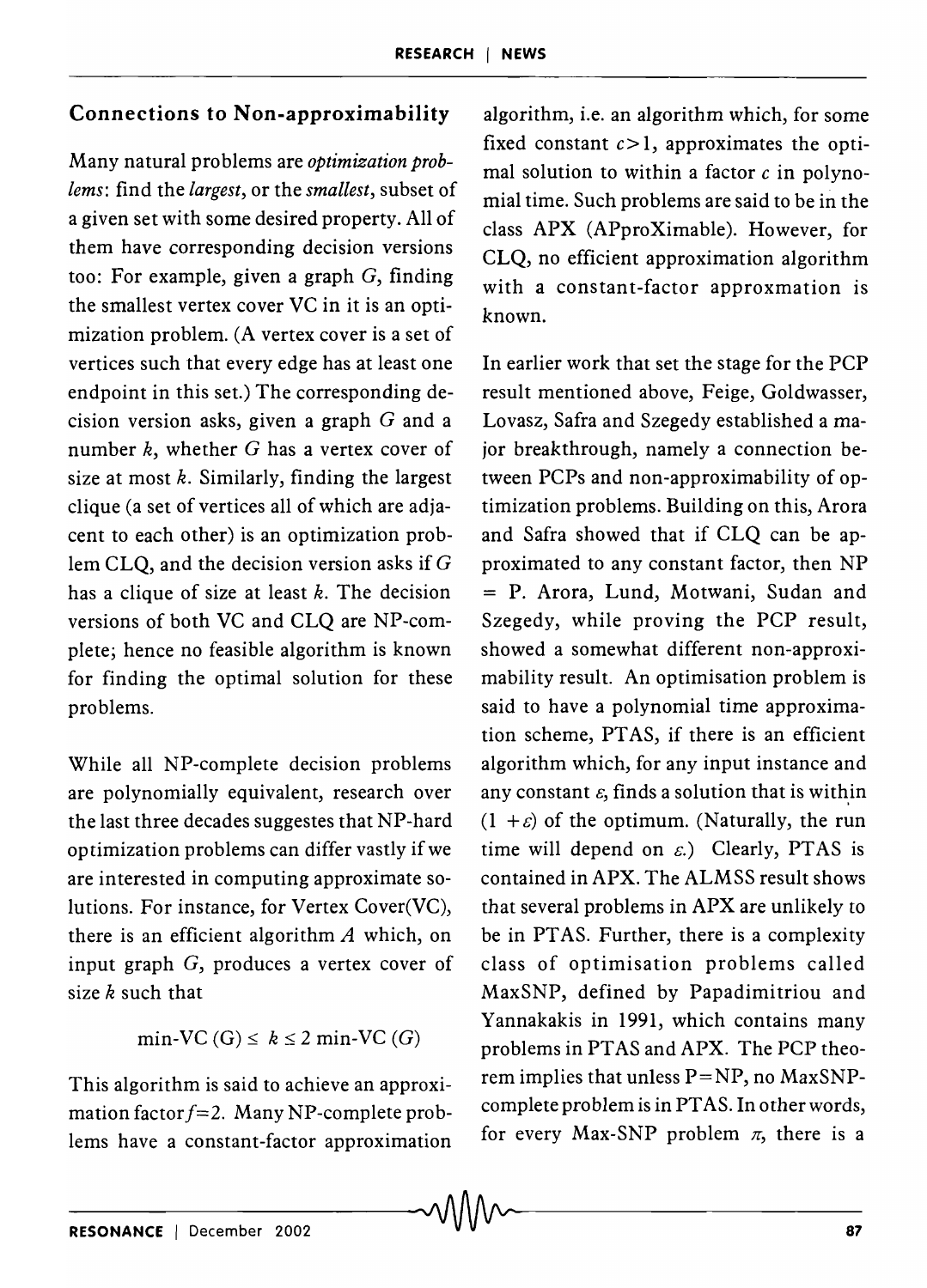$\sim 0.000$ 

threshold  $\varepsilon$  such that unless P=NP,  $\pi$  cannot be efficiently approximated to a factor better than  $1 + \varepsilon$ .

Madhu Sudan had significant contributions to the development of these proofs. His doctoral thesis addressed several problems that formed essential ingredients in proving the PCP theorem. One of these was whether a given tabulated function corresponds to a low degree polynomial and self correcting a function that is close to a low degree polynomial. (This, turned out to be related to the problem of decoding certain codes.) Subsequently, he as well as other researchers have significantly sharpened the parameters of the PCP theorem, obtaining stronger nonapproximability results. He has also made immense contributions to algorithmic coding theory: improved decoding algorithms, and newer applications of codes to theoretical computer science. We now describe Madhu Sudan's work in coding theory.

## The Setting in Coding Theory

There are three entities in coding theory  $$ the *sender,* the *receiver,* and a *noisy channel*  over which the sender sends messages to the receiver. A *message* m is an element of a finite (usually large) message space  $M$  and is composed of a sequence of  $k$  symbols over a finite alphabet  $\Sigma$ . It is encoded using an *encoding function E* into a *codeword* of length *n* symbols, where *n* is fixed and is called the *block length* of the code. The space of all words being transmitted over the channel is the set of all *n*-tuples over  $\Sigma$  designated by  $\Sigma<sup>n</sup>$ . The

*code* is just the image  ${E(m) | m \in M}$  of the encoding function. The number of coordinates in which any two  $n$ -tuples differ is called the *Hamming distance* between them. The minimum of the Hamming distances between all pairs of codewords is called the *minimum distance* of the code. One desirable property of a code is that it have large minimum distance. Another is that it be easily decodable. Thus what we want is an efficient algorithm that transforms a possibly corrupted codeword back to what was probably the transmitted message.

## Linear Codes and List Decoding

A special subclass of codes, the linear codes, have been widely used in practice, principally because they possess efficient decoding algorithms. An  $(n, k, d)$  q-ary linear code is a  $k$ -dimensional subspace of an  $n$ -dimensional vector space with minimum distance d. In particular, a *t-error* correcting code over an alphabet  $F_q$  is a set  $C \subseteq F_q^n$  such that for any received vector r there is at most one vector  $c \in C$  that lies at a Hamming distance of  $t$ from r. Hamming showed that for a code to be able to correct *t* errors, its minimum distance should be at least  $2t+1$ . There are several algorithms available that perform this kind of unique decoding for various classes of linear codes. A question that naturally arises is: What does the decoder do when  $t'$  > *t* errors occur? In an alternate notion of decoding proposed in the late 1950's, the decoder could output a *list* of codewords at distance *t'* from the received vector, the actual transmitted codeword being present in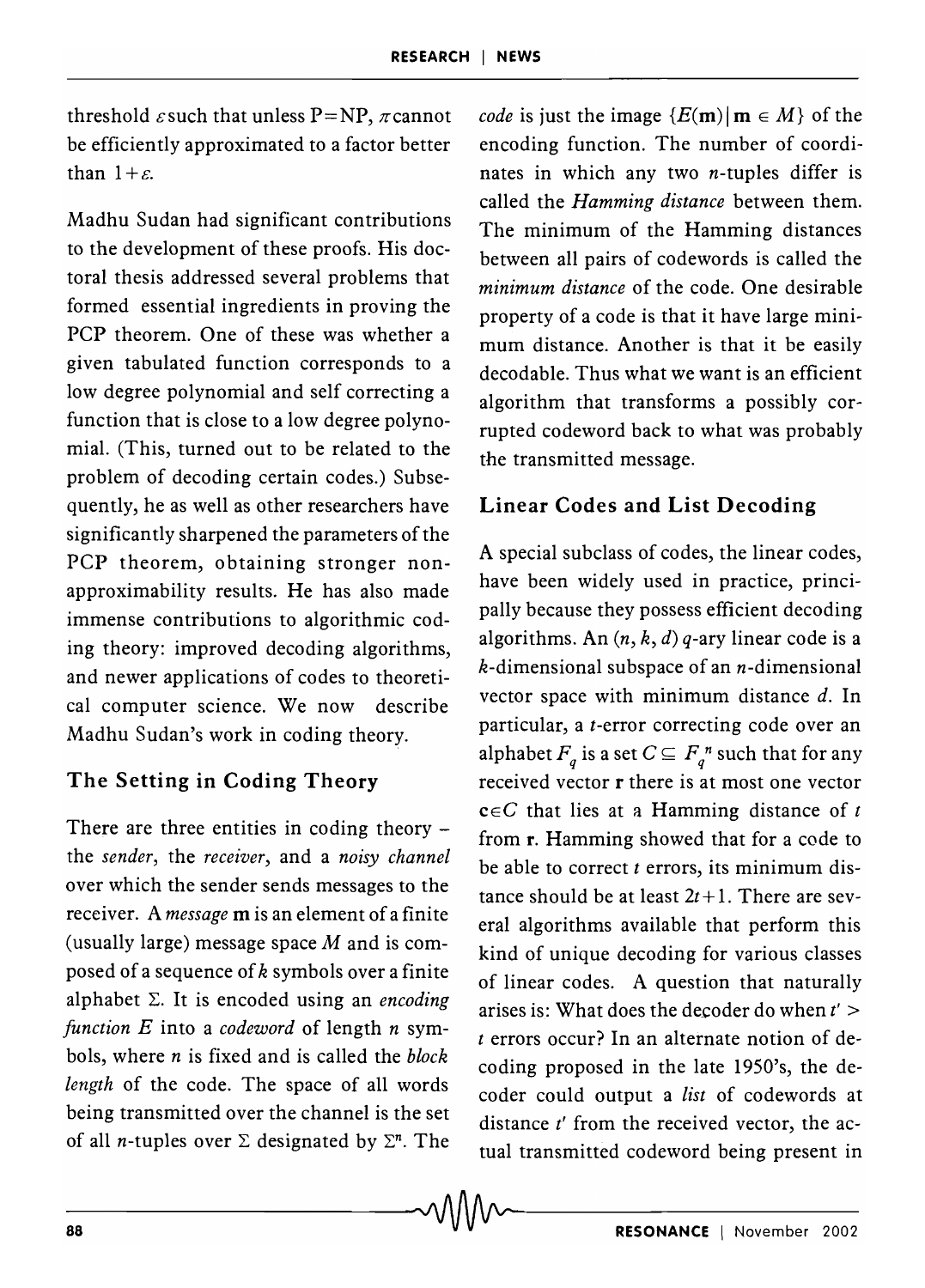this list. This kind of decoding is called *list decoding.* The size of the list that the decoder outputs cannot be too large, as then the decoding will not be efficient. The notion of a *list decoding radius* is important here. A ball of Hamming radius *t* around any vector v contains all vectors at Hamming distance at most *t* from v. The list decoding radius defines a number *e* such that there are at most a polynomial number of codewords present in a ball with Hamming radius *e* around a received vector. It was shown that for an *(n,* k, d) block code this number of codewords is polynomial in *n* as long as the radius *e* satisfies  $e < n - \sqrt{n(n-d)}$  So the question to be addressed was: Is there a polynomial time algorithm, which given a received vector, outputs all codewords within a radius *e* satisfying this bound? The first such algorithm was given by Sudan for a very important class of linear codes: the Reed-Solomon codes, briefly described below. These are used extensively for error correction on compact discs and for improving the reliability of deep space communication.

#### Reed-Solomon Codes

The Reed-Solomon codes have parameters  $(n, k+1, n-k)$ . Thus for these, the list decoding radius *e* is at most  $n = \sqrt{kn}$  Sudan provided a polynomial time algorithm to list decode up to a radius  $n = \sqrt{kn}$  The paper left a gap between performance and the combinatorial bound, which was subsequently closed in a paper by V Guruswami and Sudan in 1999. The work of Guruswami and Sudan exploited previously known insights that the

decoding problem was really a 'curve fitting' problem. A Reed-Solomon code of dimension  $k+1$  is specified by distinct elements  $x_1$ ,  $x_2 \ldots x_n$  in  $F_q$  and consists of the evaluations of all polynomials of degree at most *k* on the points  $x_1, x_2 ... x_n$ . So the list decoding problem for an  $(n, k+1, d)$  code over  $F_q$  could be stated as: Given *n*-dimensional vectors **x** and y, find all univariate polynomials of degree at most *k*, with coefficients in  $F_q$ , such that the Hamming distance between  $p(x)$  and y is less than or equal to *e*, where  $p(\mathbf{x}) = \langle p(x_1), p(x_2) \dots \rangle$  $p(x_n)$ . (In other words, the evaluations of the polynomial differ from the vector y in at most *e* points.)

There exist very clever traditional algorithms for the unique decoding problem, that interpolate y as a rational function of x. That is, they find  $a(x)$  and  $b(x)$  such that for all  $i \in \{1,$ 2, ... *n*,  $a(x_i) = y_i b(x_i)$ . The problem is that rational functions have limited capability to extract the message when the number of errors is large. In particular if there exist two codewords that are equidistant from the vector **y** we will have two polynomials  $p_1(x)$  and  $p_1(x)$  such that for half the points  $p_1(x_i) = y_i$ and for the other half  $p_2(x_i) = y_i$ . One way to get around this is to define the bivariate polynomial  $Q(x,y) = (y-p_1(x))(y-p_2(x))$  which is 0 on all points  $(x_i, y_i)$  and which can be found by solving a linear system. The candidate polynomials are roots of  $Q(x, y)$ .

Sudan saw that this was a solution to the list decoding problem for Reed-Solomon codes. His algorithm has two phases: In the first phase it finds a polynomial  $Q(x, y)$  in two